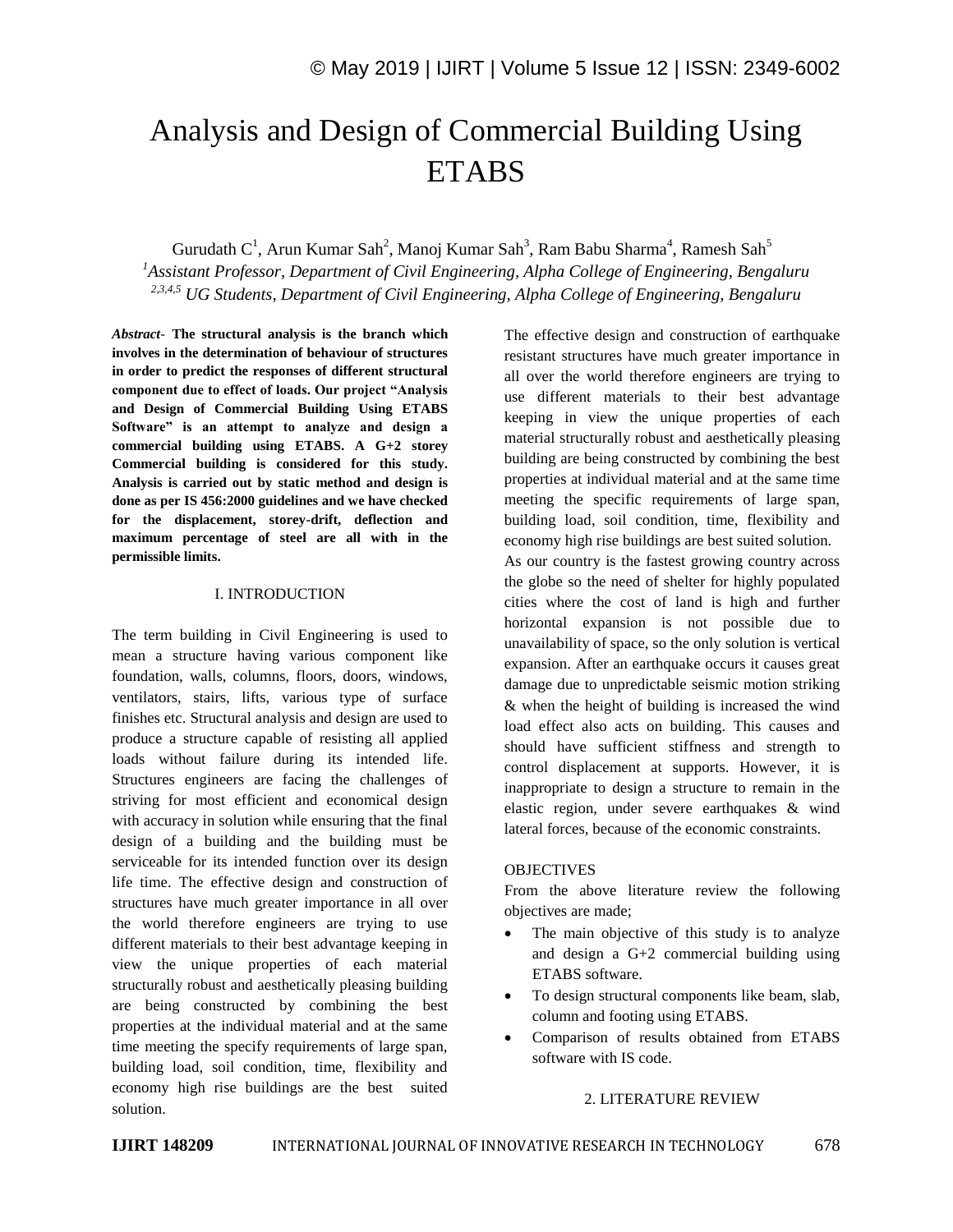Ragy Jose, Restina Mathew, Sandra, Mohit Y S and Sankerthana Venu (2017) "Analysis and Design of Commercial Building by ETABS". Structural Analysis is a branch which involves in the determination of behaviour of structures in order to predict the responses of different structural components due to effect of loads. Each and every structure will be subjected to either one or the groups of loads, the various kinds of loads normally considered are dead load, live load, earth quake load and wind load. ETABS is a software which is incorporated with all the major analysis engines that is static, dynamic, Linear and non-linear, etc. and especially this Software is used to analyze and design the buildings. Our project "Analysis and Design of Commercial building using ETABS software" is an attempt to analyze and design a commercial building using ETABS A G+3 storey building is considered for this study. Analysis is carried out by static method and design is done as per IS 456:2000. They have concluded that, Analysis was done by using ETABS software and successfully verified as per IS 456:2000, Usages of ETABS software minimize the time required for analysis and design and as the 4 storey building has similar floors ETABS is the perfect software which can be adopted for analysis and design.

Ali Kadhim Sallal (2018) "Analysis and Design of 10 storey building using ETABS". A G+9 storey building is considered for this study. This paper presents a building where designed and analysed under effect of earthquake and wind pressure by using ETABS software. Analysis is carried out by using ETABS. They have concluded that, the values of dead, live, floor finish loads obtained by the ETABS program are similar to the IS Code, various important results like bending moments, shear force and deflection results are carried out using ETABS.

Omprakash, S. Tousif Ehtesham, C MD Faraaz, Shaik Shabbir Basha, Shaik Riyaz (2018) An earthquake is the shaking of the surface of the Earth, resulting from the sudden release of energy in the Earth's lithosphere that creates seismic waves. Effects are often classified as primary and secondary impacts. Primary effects occur as a direct result of the ground shaking, e.g. buildings collapsing. Secondary effects occur as a result of the primary effects, e.g. tsunamis or fires due to ruptured gas mains. In structural engineering, a bracings is a lateral load system composed to counter the effects of lateral load acting on a structure. Bracings are structural members used to augment the strength of RCC structures. These bracings will be built in each elevation of the structure, to form an effective structure. In the present work "Analysis and Design of Commercial building with bracings using ETABS" is an attempt to analyse and design a commercial building using ETABS. A G+9 storey building is considered for this study. Analysis is carried out by static method and design is done as per IS 456:2000 guidelines. For the analysis of the building for seismic loading with two different Zones (Zone-III & Zone-V) is considered with all three soil types. The results from the analysis are obtained in static method and are presented in tabular form and the results are compared using graphical form. The have concluded that, the structure performance is analysed in two different models I.e. without bracing and with bracing of X shape, the displacement of 50% is reduced when lateral system are provided and Zone wise comparison in made for each soil and it is observed that average of 50% is reduced in displacement, shear, moment.

M Mallikarjun, Dr P V Suraya Prakash (2016) Hyderabad is the fifth largest city in our country. As it is rapidly developing in the field of construction in the city is very costly. The design process of structural planning and design requires not only imaginations and conceptual thinking but also a sound full knowledge on how a structural engineer can economies the structure besides the knowledge of practical aspects, such as recent design codes, bye laws, experience, intuition and judgment. The main purpose of the project is to ensure and enhance the safety, keeping careful balance between economy and safety. The analysis and design for the structure done by using a software package etabs.in this project multi-storeyed construction, we have adopted limit state method of analysis and design the structure. The design is in confirmation with is 456-2000.the analysis of frame is worked out by using ETABS. They have concluded that, Economizing the column by means of area of steel as per IS code and we have designed the structure in an economical way by reducing the size of section.

#### 3. METHODOLOGY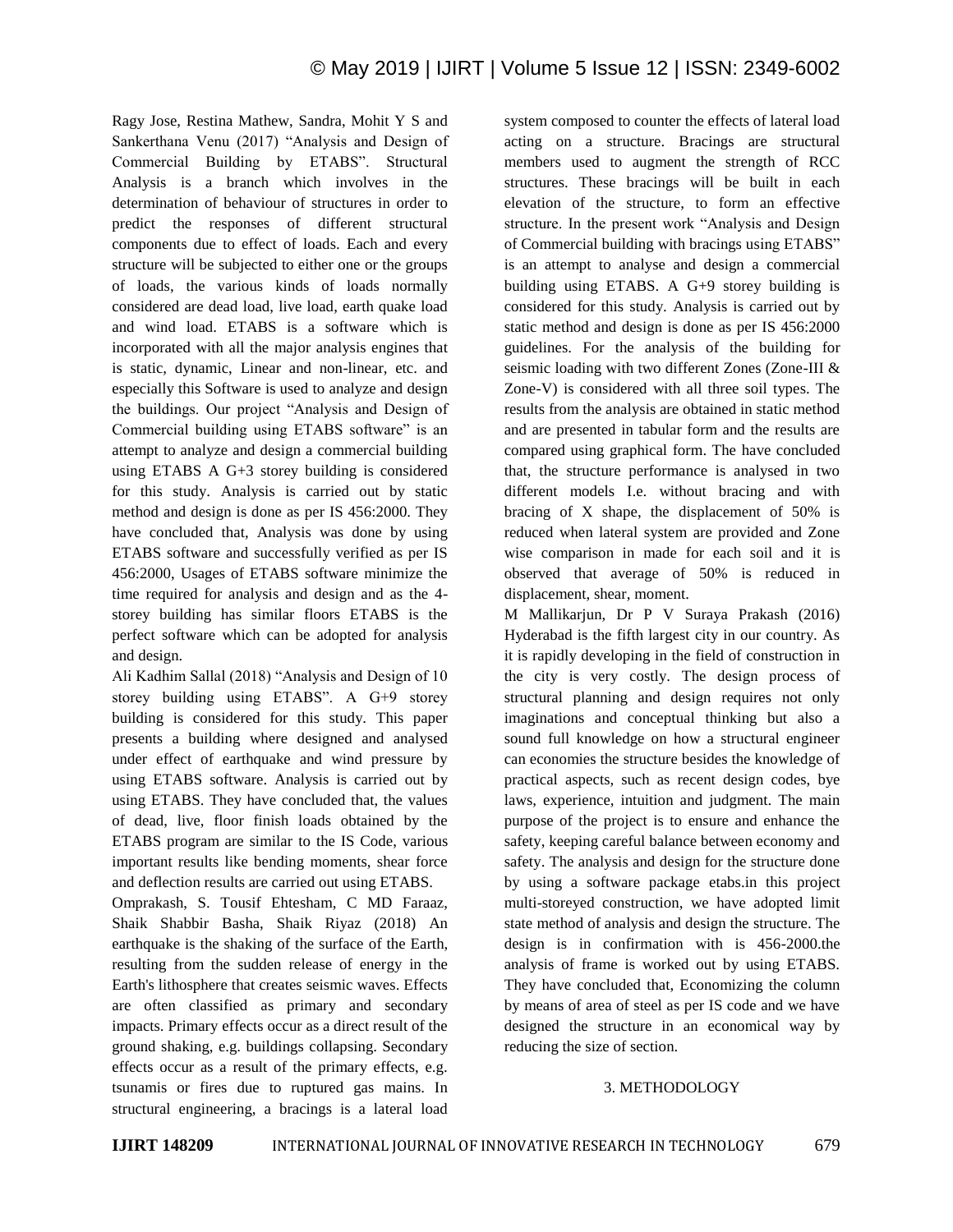ETABS is an engineering software product that caters to multi-story building analysis and design. "Its full form is extended three-Dimensional analysis of building system".

ETABS is a special-purpose computer program developed specifically for building structures. It provides the Structural Engineer with all the tools necessary to create, modify, analyze, design, and optimize building models. These features are fully integrated in a single, Windows-based, graphical user interface that is unmatched in terms of ease-of- use, productivity, and capability.



Fig 1: Plan of Ground Floor



Fig 2: Plan of First Floor & second floor Table 1 Beam Details

| Beam 1 | $200x450$ mm |
|--------|--------------|
| Beam 2 | $200x600$ mm |
| Beam 3 | 200x800 mm   |
| Beam 4 | $300x600$ mm |
| Beam 5 | 300x700 mm   |
| Beam 6 | 350x750 mm   |

Table 2 Column Details

| Column 1             | 200x450 mm              |
|----------------------|-------------------------|
| Column 2             | 200x600 mm              |
| Column 3             | 375x375 mm              |
| Column 4             | 375x600 mm              |
| Column 5             | 750x750 mm              |
| Table 3 Slab Details |                         |
| Material             | Concrete $(M25 \& M30)$ |
| Type                 | Membrane                |
| Thickness            | mm                      |

Loads

For wall

Wall load  $=$  (floor ht.-beam depth) x width of wall x density of brick

$$
= (4 - 0.45) \times 0.2 \times 15
$$

$$
= 10.65 \text{ KN/m}^2
$$

For slab from IS: 875 (part 2) – 1987 Live load for toilets  $= 2.0$  KN/m<sup>2</sup> Live load for kitchen  $= 3.0$  KN/m<sup>2</sup> Live load for staircase  $= 4.0$  KN/m<sup>2</sup> Live load for passage  $= 5.0$  KN/m<sup>2</sup> Live load for dining room =  $3.0$  KN/m<sup>2</sup> Live load for cabin  $= 2.5 \text{ KN/m}^2$ Live load for storage  $= 6.0$ KN/m<sup>2</sup>

Load Combinations: For seismic load analysis of a building the code refers following load combination.

- 1.  $1.5(DL + IL)$
- 2.  $1.2(DL + IL \pm EL)$
- 3.  $1.5(DL \pm EL)$
- 4.  $0.9$  DL  $\pm$  1.5 EL



Fig 3 : Beam, Column and Slab with Wall Load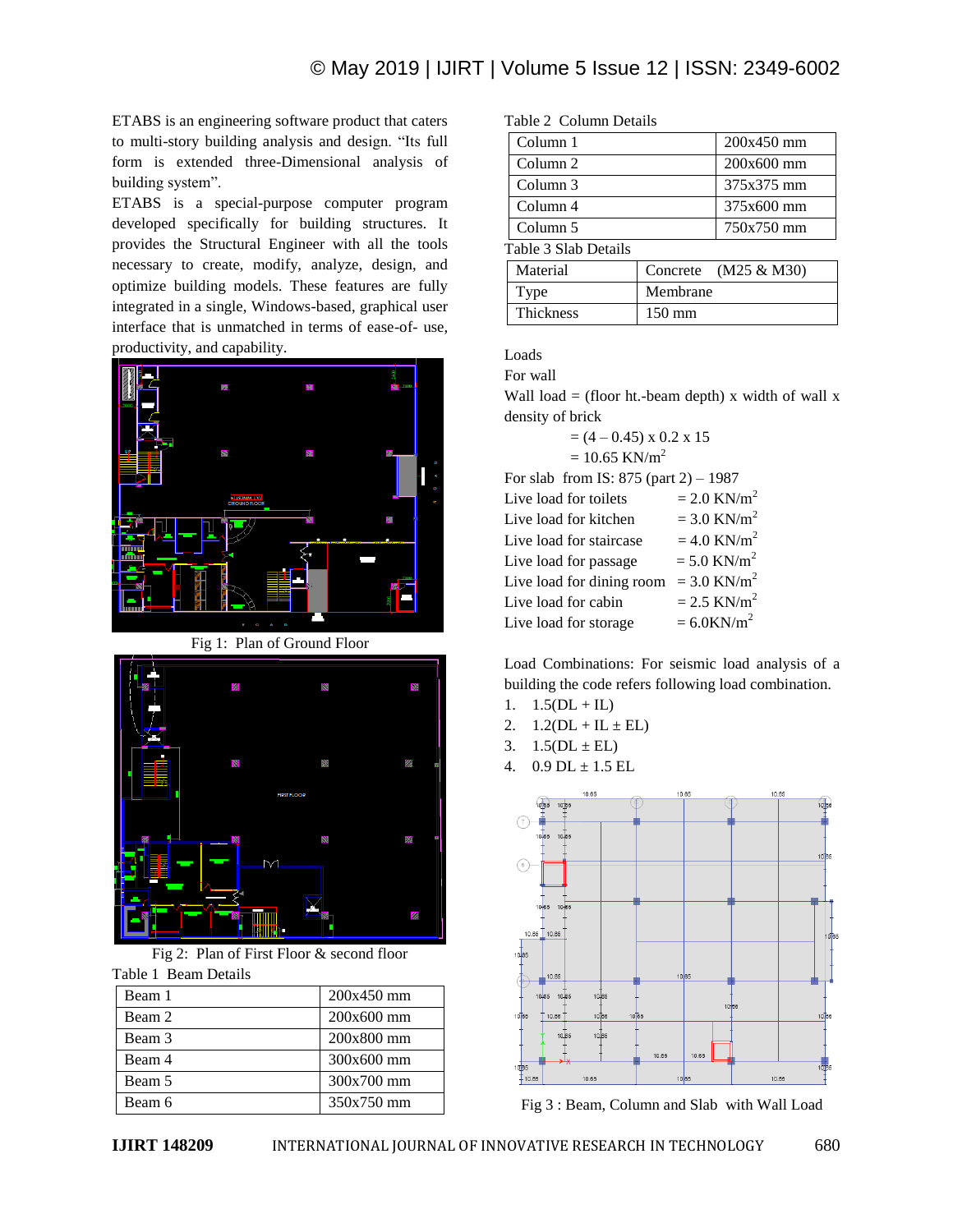

Fig 4: Deformed Shape of Building After Analysis



Fig 5: Designed Columns



Fig 6: Designed Beam

#### 4. RESULTS AND DISCUSSIONS

Shear Force:

Shear force is force applied perpendicular to a surface, in opposition to an offset force acting in the opposite direction. This results in a shear strain. In simple term, one part of the surface is pushed in one direction, while another part of the surface is pushed in the opposite direction.



Fig 7: SFD in Elevation View

Bending Moment Diagram:

Bending moment is a measure of the bending effect that can occur when an external force or moment is applied to a structural element. This concept is important in structural engineering as it can be used to calculate where, and how much bending may occur when forces are applied.



Fig 8: BMD in Elevation View

#### Displacement:

It is total displacement of its storey with respect to ground and there is maximum permissible limit prescribed in IS codes for buildings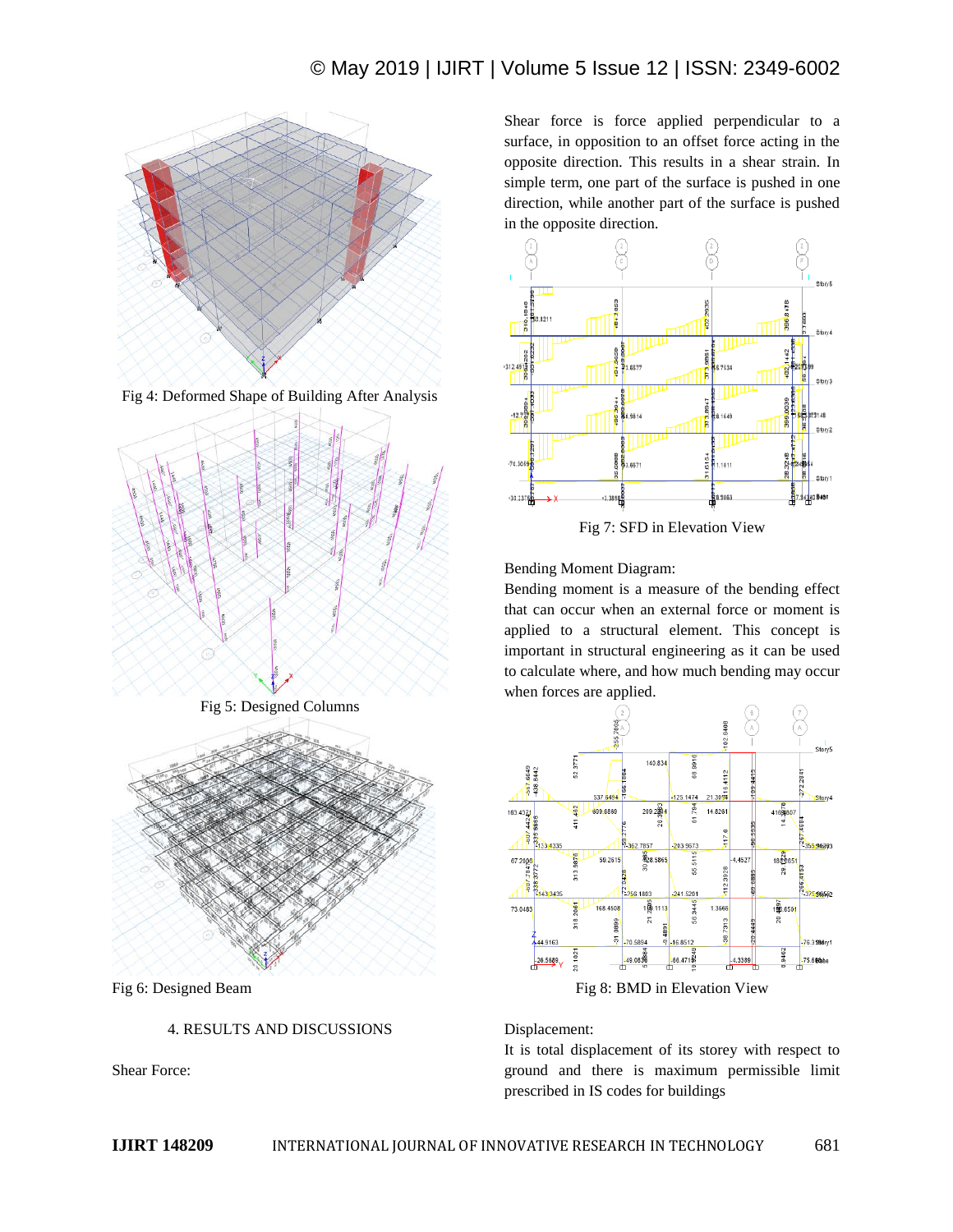

Fig 9: Displacement

Storey Drift:

It is defined as ratio of displacement of two consecutive floor to height of that floor. It is very important term used for research purpose in earthquake engineering. The storey drift in any storey due to the minimum specified design lateral force, with partial load factor of 1.0, shall not exceed 0.004 times the storey height.





Maximum Percentage of Steel in Columns and Beams:

In IS 456:2000 Clause 26, requirement related to reinforcement used in RCC is given. In beams, slabs maximum percentage of steel is 4% of gross area. In column maximum % of steel is 4%. All the columns and beams shown in figure below is within the permissible limit i.e. less than 4%.



Fig 11: Percentage of steel for Column and Beam

#### Deflection:

The deflection at any point on the axis of beam is the distance between its position before and after loading.



Fig 12: Deflection of Beam

### 5.CONCLUSION

From the data revealed by the software analysis for the structure following conclusions are drawn:

- 1. Analysis was done by using ETABS software and successfully verified as per IS456:2000.
- 2. Calculation by software analysis gives results within the premissible limit according to IS code.
- 3. Further the work is extended for a -storey building and found that the results are matching.